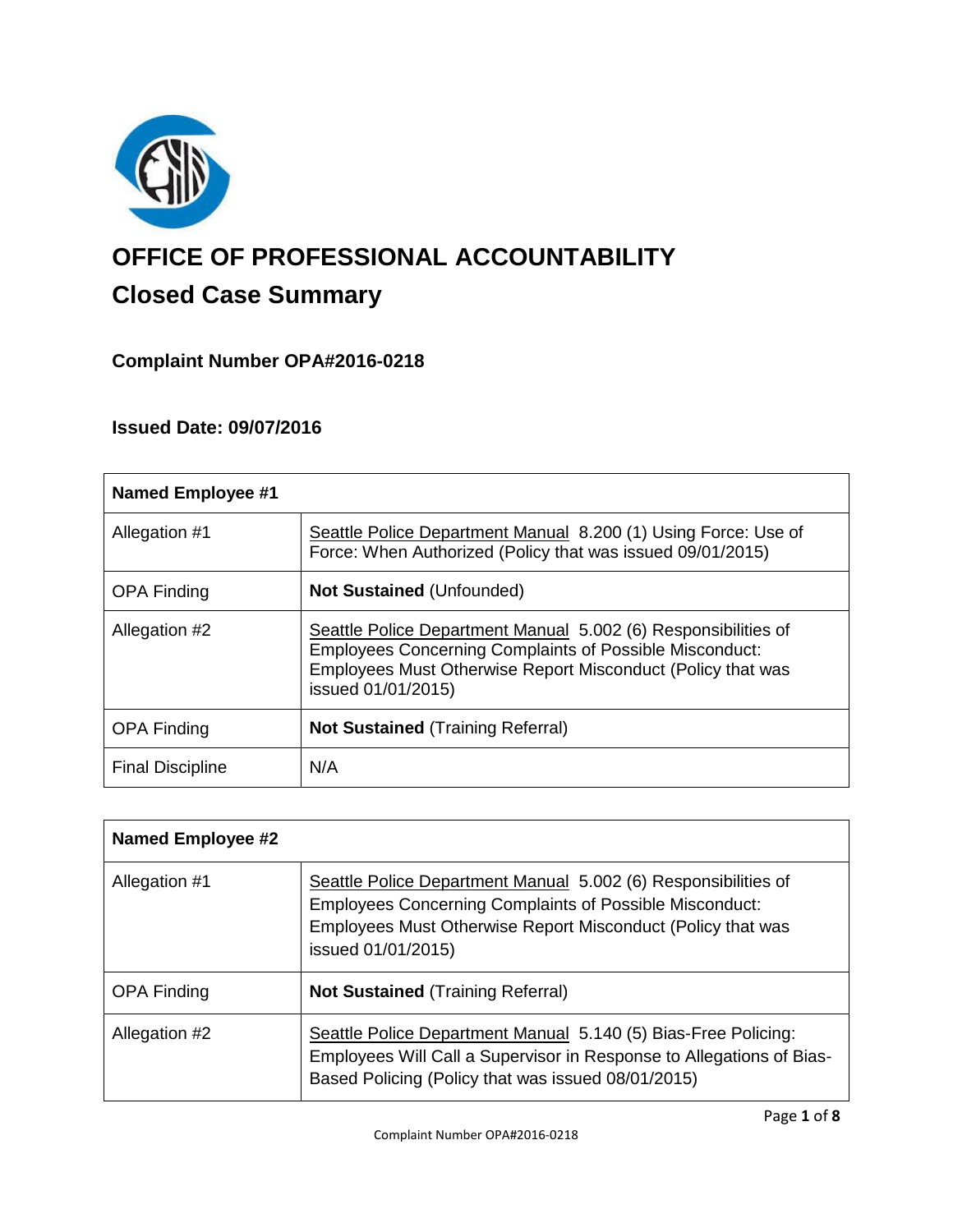| OPA Finding      | <b>Not Sustained (Training Referral)</b> |
|------------------|------------------------------------------|
| Final Discipline | N/A                                      |

| <b>Named Employee #3</b> |                                                                                                                                                                                                                       |
|--------------------------|-----------------------------------------------------------------------------------------------------------------------------------------------------------------------------------------------------------------------|
| Allegation #1            | Seattle Police Department Manual 5.002 (6) Responsibilities of<br><b>Employees Concerning Complaints of Possible Misconduct:</b><br>Employees Must Otherwise Report Misconduct (Policy that was<br>issued 01/01/2015) |
| <b>OPA Finding</b>       | <b>Sustained</b>                                                                                                                                                                                                      |
| Allegation #2            | Seattle Police Department Manual 5.140 (5) Bias-Free Policing:<br>Employees Will Call a Supervisor in Response to Allegations of Bias-<br>Based Policing (Policy that was issued 08/01/2015)                          |
| <b>OPA Finding</b>       | <b>Not Sustained (Training Referral)</b>                                                                                                                                                                              |
| <b>Final Discipline</b>  | Written Reprimand and re-training on responsibilities regarding<br>reporting of complaints                                                                                                                            |

| Named Employee #4       |                                                                                                                                                                                                                       |
|-------------------------|-----------------------------------------------------------------------------------------------------------------------------------------------------------------------------------------------------------------------|
| Allegation #1           | Seattle Police Department Manual 8.200 (1) Using Force: Use of<br>Force: When Authorized (Policy that was issued 09/01/2015)                                                                                          |
| <b>OPA Finding</b>      | <b>Not Sustained (Unfounded)</b>                                                                                                                                                                                      |
| Allegation #2           | Seattle Police Department Manual 5.002 (6) Responsibilities of<br><b>Employees Concerning Complaints of Possible Misconduct:</b><br>Employees Must Otherwise Report Misconduct (Policy that was<br>issued 01/01/2015) |
| <b>OPA Finding</b>      | <b>Not Sustained (Training Referral)</b>                                                                                                                                                                              |
| Allegation #3           | Seattle Police Department Manual 15.180 (5) Primary Investigations:<br>Officers Shall Document All Primary Investigations on a General<br>Offense Report (Policy that was issued 04/01/2015)                          |
| <b>OPA Finding</b>      | <b>Not Sustained (Training Referral)</b>                                                                                                                                                                              |
| <b>Final Discipline</b> | N/A                                                                                                                                                                                                                   |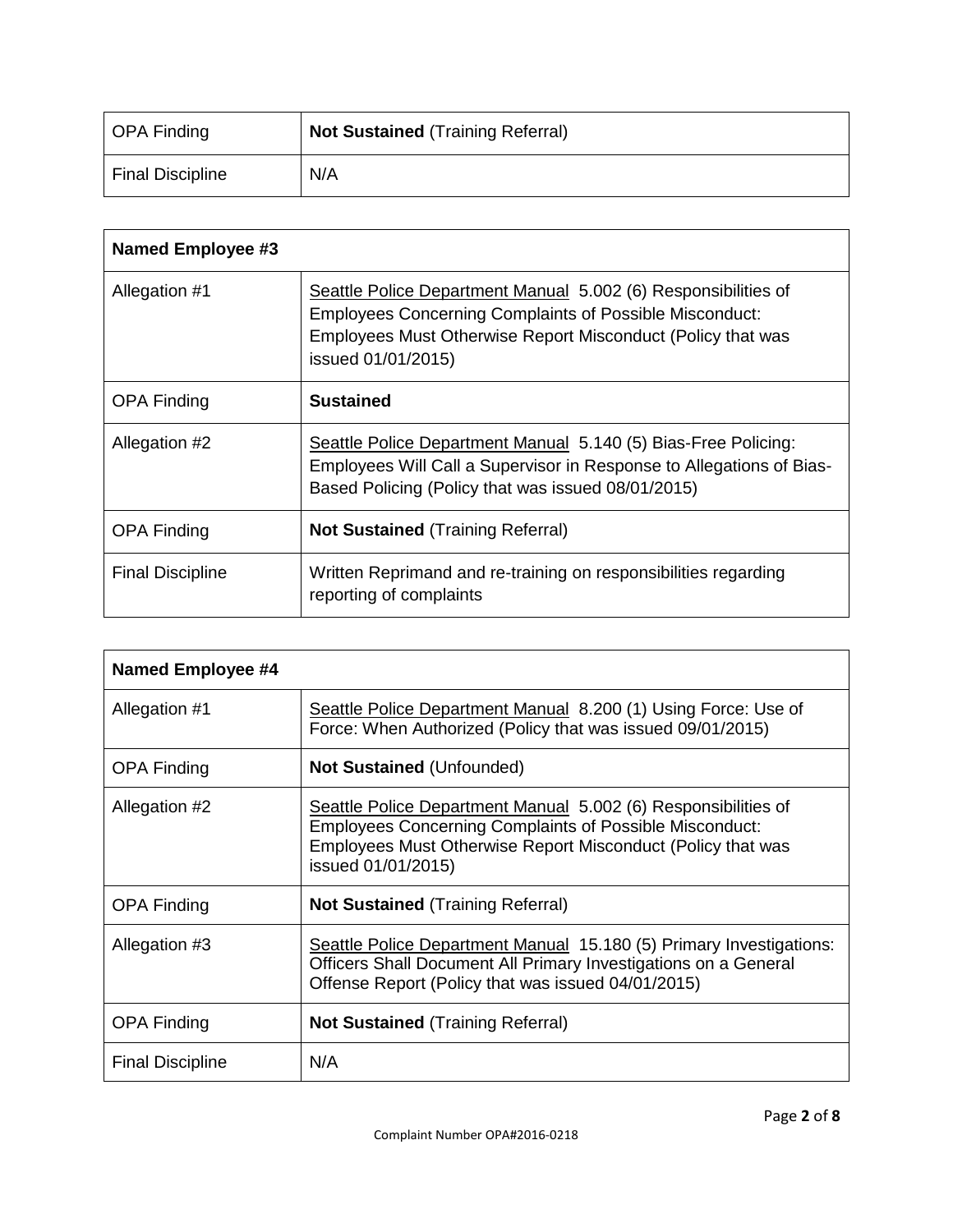# **INCIDENT SYNOPSIS**

Named Employee #1 and #4 used force to take the complainant into custody. Named Employee #2 transported the complainant to the precinct. Named Employee #3 was the screening supervisor of the incident.

# **COMPLAINT**

The Force Review Unit (FRU) alleged that the complainant can be heard on In-Car Video (ICV) telling Named Employee #1 and #4 that they used excessive force against him. The FRU alleged that all the Named Employees should have been aware of the Use of Force allegation and reported it to OPA. The FRU alleged that while Named Employee #2 was transporting the complainant; the complainant can be heard on ICV alleging that he was being harassed because he is Hawaiian. The FRU alleged that neither the transporting officer, Named Employee #2, nor the reviewing sergeant, Named Employee #3, reported the claim of bias. The FRU alleged that during transport, the complainant told Named Employee #2 that he was sexually assaulted (unknown by who), and there was no indication that the sexual assault was addressed other than being mentioned in the General Offense (GO) report.

# **INVESTIGATION**

The OPA investigation included the following actions:

- 1. Review of the complaint memo
- 2. Review of In-Car Video (ICV)
- 3. Search for and review of all relevant records and other evidence
- 4. Interview of SPD employees

# **ANALYSIS AND CONCLUSION**

The complainant alleged the arresting officers, Named Employee #1 and #4, used excessive force during his arrest. The preponderance of the evidence from this investigation shows that Type II force was used by Named Employee #1 and Named Employee #4 as they took the complainant to the ground after he attempted to flee on foot. The complainant received a minor injury to his face during the take-down and subsequent scuffle on the ground as the complainant resisted the officers' attempts to control and handcuff him. The officers had reasonable suspicion to detain the complainant for investigation of a car prowl at the time they used this force. Based on the totality of the circumstances known from the preponderance of the evidence in this investigation, the OPA Director found the force used by Named Employee #1 and #4 was reasonable, necessary and proportionate.

The Force Review Unit alleged Named Employee #1 , #2 and #4 may have failed to report to their supervisor (Named Employee #3) the fact that the complainant had alleged Named Employee #1 and Named Employee #4 used "excessive force" on him (the complainant). The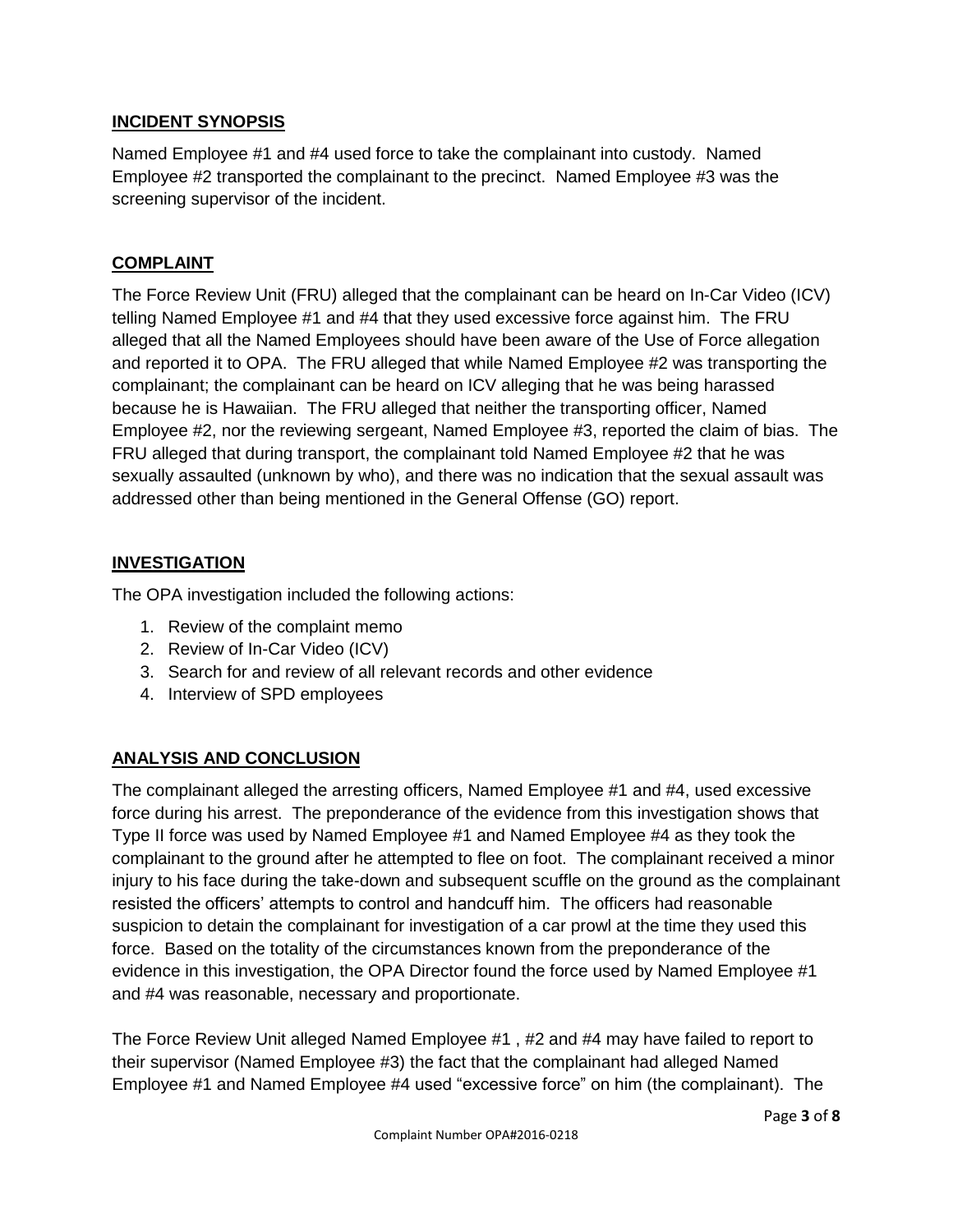preponderance of the evidence shows that the complainant made these statements within the hearing of Named Employee #1, #2 and #4 and their supervisor, Named Employee #3. Named Employee #1, #2 and #4 did not report or discuss these allegations with Named Employee #3, nor did they report them to OPA. However, because the supervisor for Named Employee #1, #2 and #4 was within earshot at the time these allegations were vocalized by the complainant and Named Employee #1, #2 and #4 assumed their supervisor (Named Employee #3) heard and comprehended the allegations, it was not unreasonable for Named Employee #1, #2 and #4 to believe they had no further obligation to report or document the allegations. Nonetheless, Named Employee #1, #2 and #4 would be well-advised, in the future, to report such allegations to their supervisor and obtain confirmation their supervisor heard the allegations and was assuming reporting obligations associated with them.

The Force Review Unit alleged Named Employee #2 may have failed to notify his supervisor that the complainant had made an allegation he (the complainant) had been the subject of biasbased policing. The preponderance of the evidence from this investigation shows that Named Employee #2's supervisor, Named Employee #3 was within earshot at the time the complainant made his claim of bias-based policing connected with his arrest. Nonetheless, Named Employee #2 would be well-advised, in the future, to report such allegations to his supervisor and obtain confirmation that the supervisor heard the allegations and was assuming reporting obligations associated with them.

The Force Review Unit alleged that Named Employee #3 may have failed to forward the complainant's allegation of excessive force to OPA as required by SPD Policy. The preponderance of the evidence from this investigations shows that Named Employee #3 heard the complainant voice the allegation the officers who arrested him used excessive force. Named Employee #3 conducted an appropriate force investigation as required by SPD Policy and forwarded this investigation to his supervisor. However, Named Employee #3 did not forward to OPA the complainant's allegation of excessive force. SPD Policy §5.002(6) states (in relevant part), "Employees must report both any conduct that a reasonable officer would believe is misconduct and any allegations of misconduct brought to their attention that fall outside those areas listed above to a supervisor or directly to OPA. This reporting requirement also applies to allegations of uses of force that have not yet been reported." The areas "listed above" in the policy do not include allegations of excessive force. Named Employee #3's written narrative accompanying his force investigation mentioned the complainant's claims that excessive force had been used on him. He wrote, "He [the complainant] began shouting about excessive force and false arrest." No other mention is made of this allegation in Named Employee #3's narrative, nor is there any mention of it in the reviews written by his chain of command. Named Employee #3 told OPA he did not recall specifically discussing this allegation with his lieutenant when he discussed the use of force investigation with him. Named Employee #3 also asserted that his use of force investigation which he sent to his lieutenant constituted a "reporting" and, therefore, a separate reporting to OPA of the complainant's allegation of excessive force was not required. The preponderance of the evidence supports the conclusion that, other than a single sentence in his narrative, Named Employee #3 took no steps to report the complainant's allegation of excessive force to either his supervisor or OPA. As a supervisor himself, Named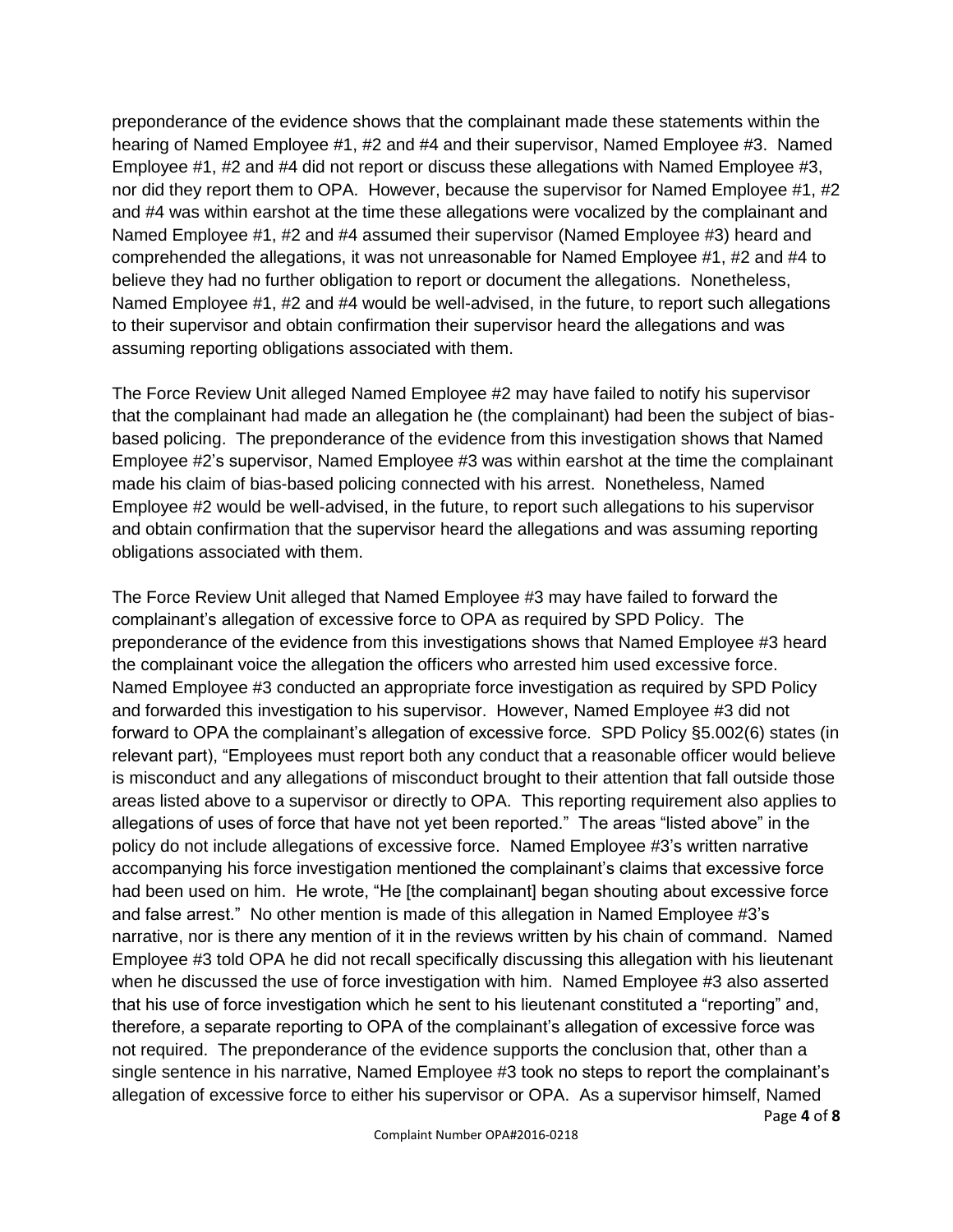Employee #3 is tasked with the responsibility of ensuring that the Department's stated policy to, "provide a prompt, just, and open disposition of complaints regarding the conduct of employees (§5.002-POL)," is put into action. Since SPD Policy is clear that OPA has sole jurisdiction to investigate allegations of excessive force, it was Named Employee #3's obligation to ensure that OPA was notified of the complainant's allegation, something Named Employee #3 did not do.

The Force Review Unit alleged that Named Employee #3 may have failed to conduct a preliminary inquiry into the complainant's claim the police were "harassing [him] because [he's] Hawaiian." The complainant shouted this as Named Employee #2 was applying the seatbelt on the complainant in the back of a police car. Named Employee #3 was nearby and told OPA he heard this statement. Named Employee #3 told OPA he did not consider this to be a "legitimate complaint" and thought the complainant was not making a claim of bias-based policing. An indication of the legitimacy Named Employee #3 attributed to this bias claim can be heard on Named Employee #3's in-car video shortly after the complainant made his statement about being harassed because he is Hawaiian. After the seatbelt was put on the complainant and the rear door of the police car was closed, Named Employee #3 began walking back to his police car. Two other officers were near Named Employee #3 as he smiled and said, "Hawaii, that's a state." All three officers then smiled and chuckled. There is no record of a completed Bias Review entry in Blue Team related to this incident and Named Employee #3 told OPA he took no steps to conduct an inquiry into the complainant's statement he was being harassed because he was Hawaiian. There may be some reasonable room for debate as to whether or not being Hawaiian constitutes a "discernable characteristic" as described in Policy §5.140-POL. Nonetheless, consistent with the spirit and intent of the Department's Bias-Free Policing Policy and in light of the current Settlement Agreement in force between the US Department of Justice and the City of Seattle, Named Employee #3 would have been well-advised to at the very least ask the complainant what he meant by this statement once they were safely at the Precinct and the complainant was under control.

The Force Review Unit alleged Named Employee #4 may have failed to adequately document all known information concerning the complainant's statement he (the complainant) was the victim of a sexual assault. While Named Employee #4 noted this claim by the complainant in his (Named Employee #4) General Offense Report (GOR), Named Employee #4 failed to document any steps taken by him or others to investigate this claim. Named Employee #4 told OPA the complainant recanted this claim prior to being transported to the hospital and, for this reason, he (Named Employee #4), considered it unnecessary to conduct any further investigation into the claim. However, Named Employee #4 did not mention this recantation in his GOR, something he should have done.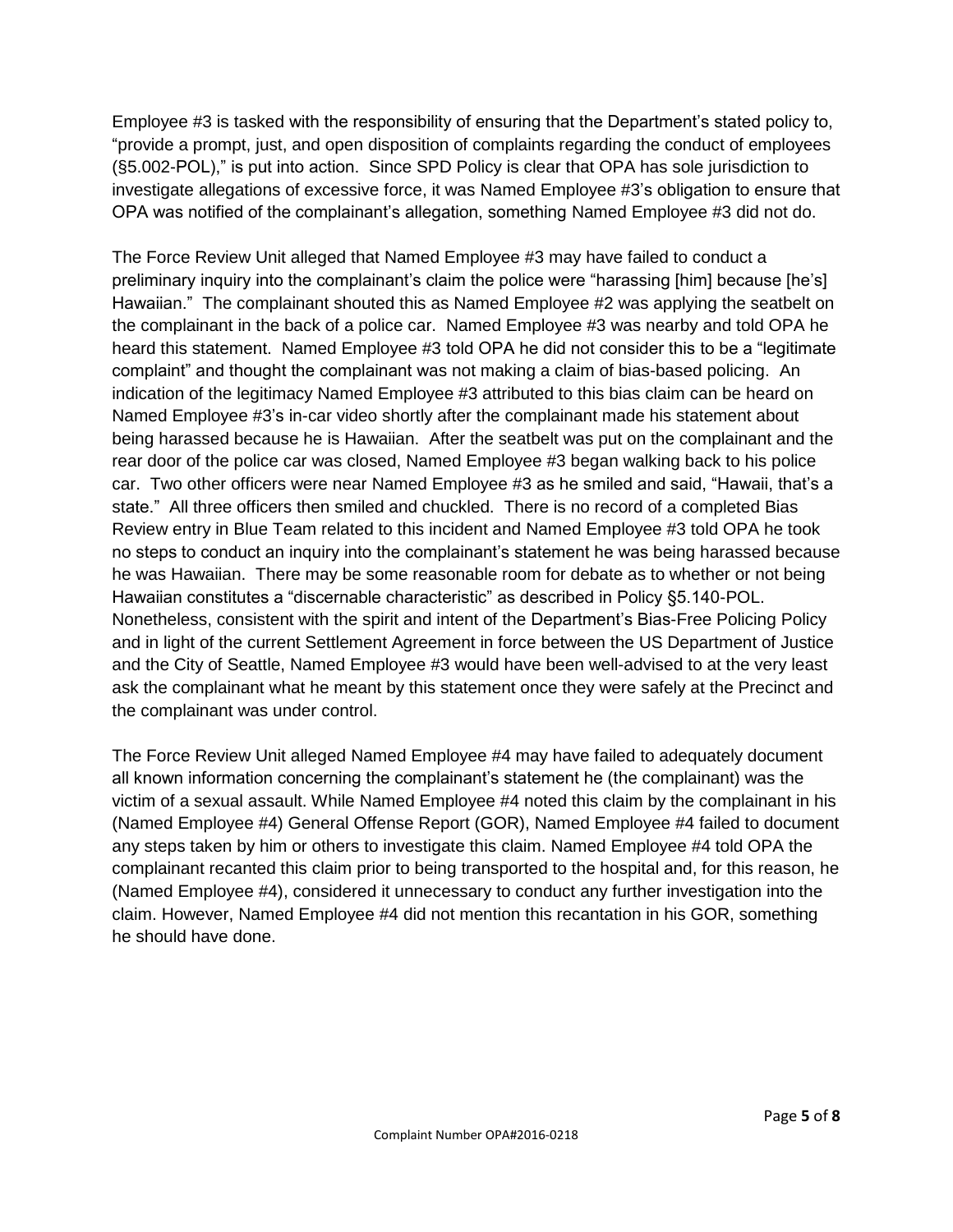# **FINDINGS**

#### **Named Employee #1**

#### Allegation #1

The force used by Named Employee #1 was reasonable, necessary and proportional. Therefore a finding of **Not Sustained** (Unfounded) was issued for *Using Force: Use of Force: When Authorized*.

#### Allegation #2

The evidence showed that Named Employee #1 would benefit from additional training. Therefore a finding of **Not Sustained** (Training Referral) was issued for *Responsibilities of Employees Concerning Complaints of Possible Misconduct: Employees Must Otherwise Report Misconduct*.

**Required Training**: Named Employee #1 should be counseled by his chain of command regarding the importance of reporting all allegations of misconduct to his supervisor or OPA. For his own benefit and for that of his supervisor, Named Employee #1 should not assume his supervisor has heard, recognized or understood any allegations. By checking with his supervisor and verifying the supervisor's acceptance of responsibility to take necessary action with respect to such allegations, Named Employee #1 will assist the Department in its commitment to transparent accountability, as well as help himself and his supervisor comply with the requirements of SPD policy.

#### **Named Employee #2**

#### Allegation #1

The evidence showed that Named Employee #2 would benefit from additional training. Therefore a finding of **Not Sustained** (Training Referral) was issued for *Responsibilities of Employees Concerning Complaints of Possible Misconduct: Employees Must Otherwise Report Misconduct*.

#### Allegation #2

The evidence showed that Named Employee #2 would benefit from additional training. Therefore a finding of **Not Sustained** (Training Referral) was issued for *Bias-Free Policing: Employees Will Call a Supervisor in Response to Allegations of Bias-Based Policing*.

**Required Training**: Named Employee #2 should be counseled by his chain of command regarding the importance of reporting all allegations of misconduct and/or bias-based policing to his supervisor or OPA. For his own benefit and for that of his supervisor, Named Employee #2 should not assume his supervisor has heard, recognized or understood any allegations. By checking with his supervisor and verifying the supervisor's acceptance of responsibility to take necessary action with respect to such allegations, Named Employee #2 will assist the Department in its commitment to transparent accountability, as well as help himself and his supervisor comply with the requirements of SPD policy.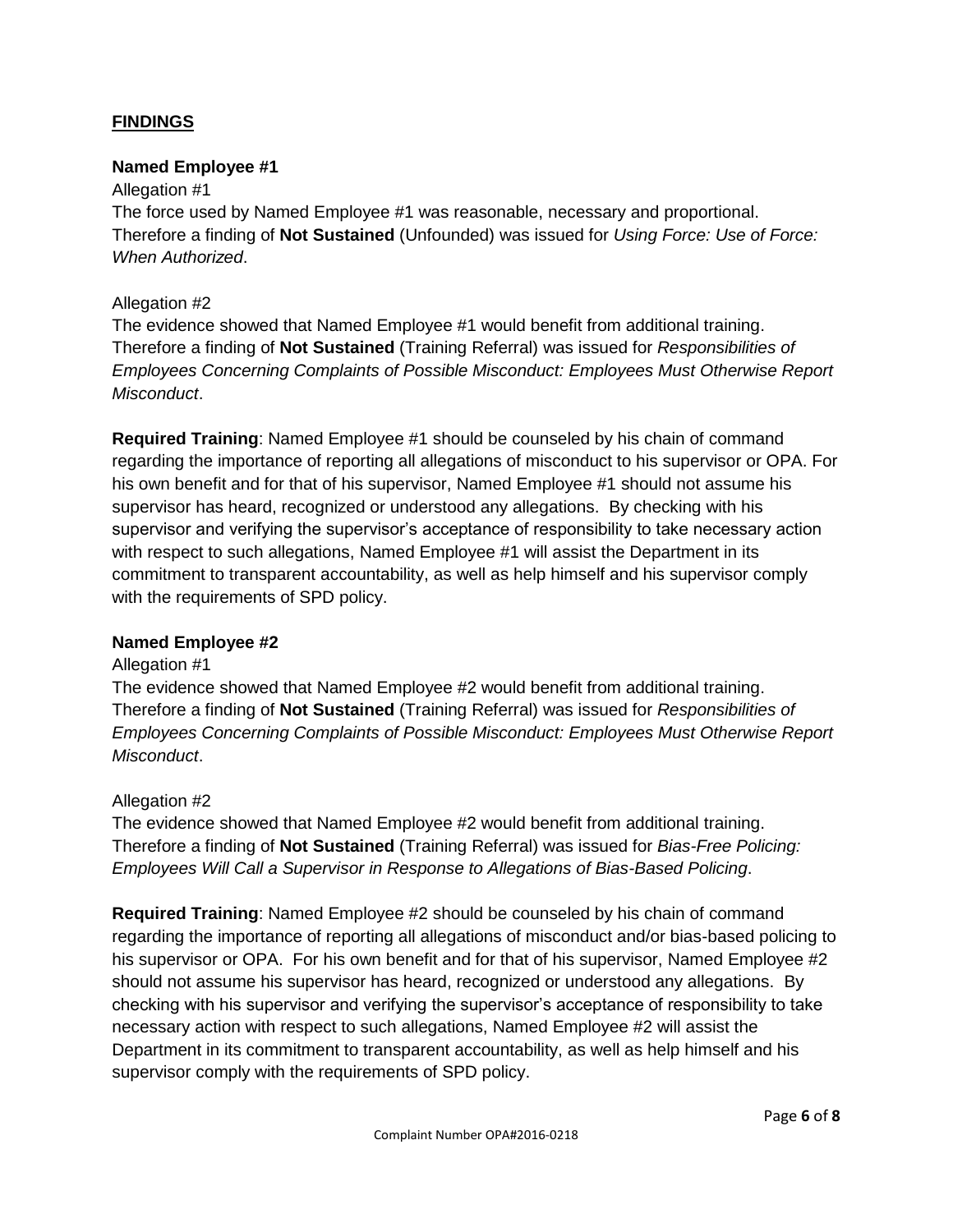### **Named Employee #3**

### Allegation #1

The evidence showed that Named Employee #3 violated the policy. Therefore a **Sustained** finding was issued for *Responsibilities of Employees Concerning Complaints of Possible Misconduct: Employees Must Otherwise Report Misconduct*.

**Discipline imposed:** Written Reprimand and re-training on responsibilities regarding reporting of complaints

# Allegation #2

There was no evidence to support the allegation against Named Employee #3. Therefore a finding of **Not Sustained** (Training Referral) was issued for *Bias-Free Policing: Employees Will Call a Supervisor in Response to Allegations of Bias-Based Policing*.

**Required Training**: Named Employee #3 should be counseled by his chain of command regarding the importance of reporting all allegations of bias-based policing to his supervisor or OPA.

# **Named Employee #4**

# Allegation #1

The force used by Named Employee #4 was reasonable, necessary and proportional. Therefore a finding of **Not Sustained** (Unfounded) was issued for *Using Force: Use of Force: When Authorized*.

# Allegation #2

The evidence showed that Named Employee #4 would benefit from additional training. Therefore a finding of **Not Sustained** (Training Referral) was issued for *Responsibilities of Employees Concerning Complaints of Possible Misconduct: Employees Must Otherwise Report Misconduct*.

**Required Training**: Named Employee #4 should be counseled by his chain of command regarding the importance of reporting all allegations of misconduct to his supervisor or OPA. For his own benefit and for that of his supervisor, Named Employee #4 should not assume his supervisor has heard, recognized or understood any allegations. By checking with his supervisor and verifying the supervisor's acceptance of responsibility to take necessary action with respect to such allegations, Named Employee #4 will assist the Department in its commitment to transparent accountability, as well as help himself and his supervisor comply with the requirements of SPD policy.

# Allegation #3

The evidence showed that Named Employee #4 would benefit from additional training. Therefore a finding of **Not Sustained** (Training Referral) was issued for *Primary Investigations: Officers Shall Document All Primary Investigations on a General Offense Report*.